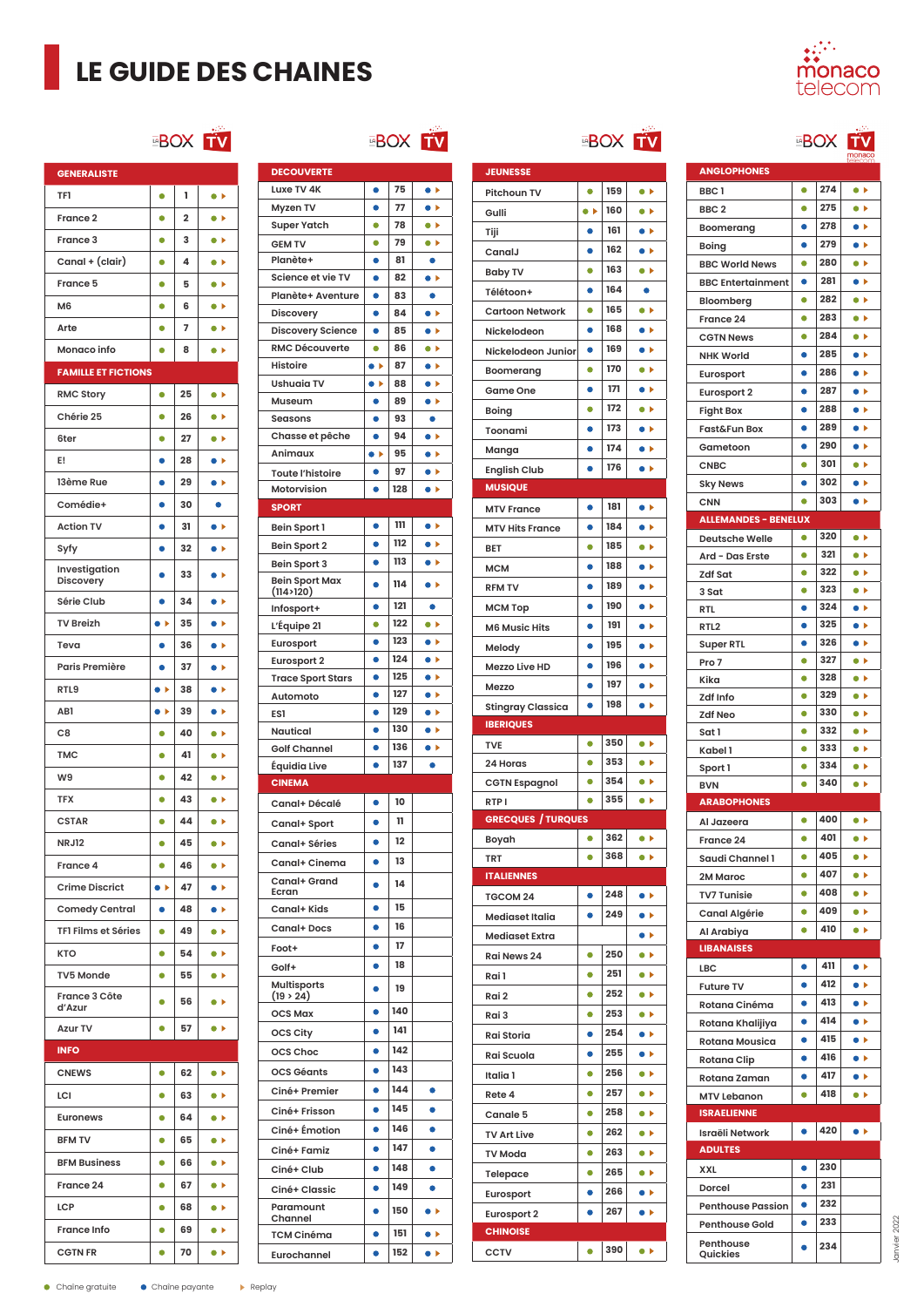## **LES PACKS DE CHAINES**



ΤV

#### **BOX TV**

| <b>PACK HORIZON</b>               |           | 26€99/mois |
|-----------------------------------|-----------|------------|
| E!                                | $\bullet$ | $\bullet$  |
| 13ème Rue                         |           |            |
| Comédie+                          | $\bullet$ | $\bullet$  |
| <b>Action TV</b>                  |           |            |
| Syfy                              | $\bullet$ | $\bullet$  |
| <b>ID Discovery</b>               |           |            |
| Série Club                        | $\bullet$ | $\bullet$  |
| <b>TV Breizh</b>                  |           |            |
| Teva                              | $\bullet$ | $\bullet$  |
| Paris Première                    | ٠         | ٠          |
| RTL9                              | $\bullet$ | $\bullet$  |
| AB1                               |           |            |
| <b>Crime discrict</b>             | ò         | $\bullet$  |
| <b>Comedy Central</b>             |           |            |
| Luxe TV 4K                        | ō         | $\bullet$  |
| <b>Museum Channel</b>             |           |            |
| Myzen TV                          | $\bullet$ | $\bullet$  |
| Planète+                          |           |            |
| <b>Histoire</b>                   | $\bullet$ | $\bullet$  |
| <b>Ushuaia TV</b>                 |           | $\bullet$  |
| Animaux                           | $\bullet$ | $\bullet$  |
| Infosport+                        |           |            |
| <b>Trace Sport Stars</b>          | ۰         | $\bullet$  |
| <b>Nautical</b>                   |           |            |
| Équidia Live                      | $\bullet$ | $\bullet$  |
| <b>Paramount Channel</b>          |           |            |
| <b>TCM Cinéma</b>                 |           | $\bullet$  |
| Eurochannel                       |           |            |
| Pitchoun TV                       |           | $\bullet$  |
| Tiji                              |           |            |
| Canal J                           | ò         | $\bullet$  |
| <b>Baby TV</b>                    |           |            |
| Télétoon+                         | $\bullet$ | $\bullet$  |
| <b>Cartoon Network</b>            |           | $\bullet$  |
| Nickelodeon<br>Nickelodeon Junior | $\bullet$ |            |
|                                   | $\bullet$ | $\bullet$  |
| Boomerang<br>Game One             |           |            |
| <b>Boing</b>                      | $\bullet$ | $\bullet$  |
| Toonami                           |           |            |
|                                   |           | $\bullet$  |
| Manga<br><b>English Club</b>      |           |            |
| <b>MTV France</b>                 |           |            |
| <b>BET</b>                        |           |            |
| <b>MCM</b>                        |           |            |
| <b>RFM TV</b>                     |           |            |
| МСМ Тор                           |           |            |
| <b>M6 Music Hits</b>              |           |            |
| Melody                            |           |            |
| Mezzo                             |           |            |
| <b>Stingray Classica</b>          |           |            |
|                                   |           |            |
| <b>PACK DECOUVERTE</b>            |           | 5€99/mois  |
| Science et vie TV                 | $\bullet$ | $\bullet$  |
| Planète+ Aventure                 |           | $\bullet$  |
| <b>Discovery</b>                  |           | $\bullet$  |
| <b>Discovery Science</b>          |           |            |
| <b>Toute l'histoire</b>           |           |            |
| Motorvision                       |           |            |

**EBOX TV** 

 $\bullet$ 

 $\bullet$  $\bullet$ 

 $\bullet$ 

 $\bullet$ 

 $\bullet$  $\bullet$ 

 $\bullet$  $\bullet$ 

> $\bullet$  $\bullet$

 $\bullet$ 

 $\bullet$ 

 $\bullet$  $\bullet$ 

 $\bullet$ 

 $\bullet$ 

 $\bullet$ 

 $\bullet$ 

 $\bullet$ 

 $\bullet$  $\bullet$ 

 $\bullet$ 

 $\bullet$  $\bullet$ 

 $\bullet$ 

 $\bullet$ 

 $\bullet$ 

 $\bullet$ 

 $\bullet$ 

 $\bullet$  $\bullet$ 

 $\bullet$ 

 $\bullet$ 

 $\bullet$  $\bullet$ 

 $\bullet$ 

Ċ

 $\bullet$ 

 $\bullet$ 

×  $\bullet$ 

 $\bullet$  $\bullet$ 

 $\bullet$ 

 $\bullet$ **C** 

 $\bullet$ 

 $\bullet$  $\bullet$ 

 $\bullet$  $\bullet$ 

 $\bullet$ 

 $\bullet$ 

 $\bullet$ ×  $\bullet$ ò  $\bullet$ ×  $\ddot{\bullet}$ ò

 $\bullet$  $\bullet$ 

**PACK BEINSPORT 14€99/mois**

**PACK ALL SPORT 19€99/m** 

**PACK NATURA 7€99/m** 

**PACK OCS 12€/mois**

**PACK CINÉ+ 10€99/mois**

**Bein Sport 1 Bein Sport 2 Bein Sport 3**

**Bein Sport 1 Bein Sport 2 Bein Sport 3 Bein Sport Max Eurosport 1 Eurosport 2 Automoto ES1**

**Golf Channel Fight Box Fast&Fun Box Game Toon**

**Seasons Chasse et pêche**

**OCS Max OCS City OCS Choc OCS Geants**

**Ciné+ Premier Ciné+ Frisson Ciné+ Émotion Ciné+ Famiz Ciné+ Club Ciné+ Classic PACK CANAL+ Canal+ Décalé Canal+ Sport Canal+ Séries Canal+ Cinema Canal+ Grand Ecran Canal+ Kids Canal+ Docs Foot+ Golf+**

**Multisports (6 canaux)**

**Bein Sport Max (10 canaux)**

| <b>EBOX</b> |
|-------------|
|             |
|             |

| <b>PACK MUSIQUE</b>       |           | 6€99/mois  |
|---------------------------|-----------|------------|
| <b>MTV Hits France</b>    | $\bullet$ | $\bullet$  |
| <b>Mezzo Live HD</b>      |           |            |
| <b>PACK XXL</b>           |           | 5€99/mois  |
| <b>XXL</b>                | $\bullet$ |            |
| <b>PACK DORCEL</b>        |           | 9€99/mois  |
| Dorcel                    |           |            |
| <b>PACK PENTHOUSE</b>     |           | 12€99/mois |
| <b>Penthouse Passion</b>  | $\bullet$ |            |
| <b>Penthouse Gold</b>     |           |            |
| <b>Penthouse Quickies</b> |           |            |
| <b>PACK ITALIA</b>        |           | 9€99/mois  |
| Eurochannel               | $\bullet$ | $\bullet$  |
| <b>TGCOM 24</b>           |           |            |
| <b>Mediaset Italia</b>    |           |            |
| <b>Mediaset Extra</b>     |           |            |
| Rai Storia                | 0         |            |
| Rai Scuola                |           |            |
| Eurosport                 |           |            |
| <b>Eurosport 2</b>        |           |            |
| <b>PACK UK/US</b>         |           | 13€99/mois |
| Eurochannel               | $\bullet$ | $\bullet$  |
| <b>Boomerang UK</b>       |           |            |
| <b>Boing UK</b>           |           |            |
| <b>BBC Entertainment</b>  |           |            |
| <b>NHK World</b>          |           |            |
| Eurosport                 |           |            |
| <b>Eurosport 2</b>        |           |            |
| <b>Fight Box</b>          |           |            |
| <b>Fast&amp;Fun Box</b>   |           |            |
| <b>Game Toon</b>          |           |            |
| <b>CNN</b>                | $\bullet$ |            |
| <b>PACK ALLEMAND</b>      |           | 9€99/mois  |
| Eurochannel               |           |            |
| <b>RTL</b>                |           |            |
| RTL <sub>2</sub>          |           |            |
| <b>Super RTL</b>          |           |            |
| <b>PACK ROTANA</b>        |           | 22€99/mois |
| <b>LBC SAT</b>            |           |            |
| <b>Future TV</b>          |           |            |
| <b>Rotana Cinema</b>      |           |            |
| Rotana Khalijiya          |           |            |
| <b>Rotana Musica</b>      |           |            |
| <b>Rotana Clip</b>        |           |            |
| <b>Rotana Classic</b>     |           |            |
| <b>PACK ISRAELI</b>       |           | 32€99/mois |

Janvier 2022 Janvier 2022

\*Engagement 12 mois (tacite reconduction) - Tarifs en euros TTC